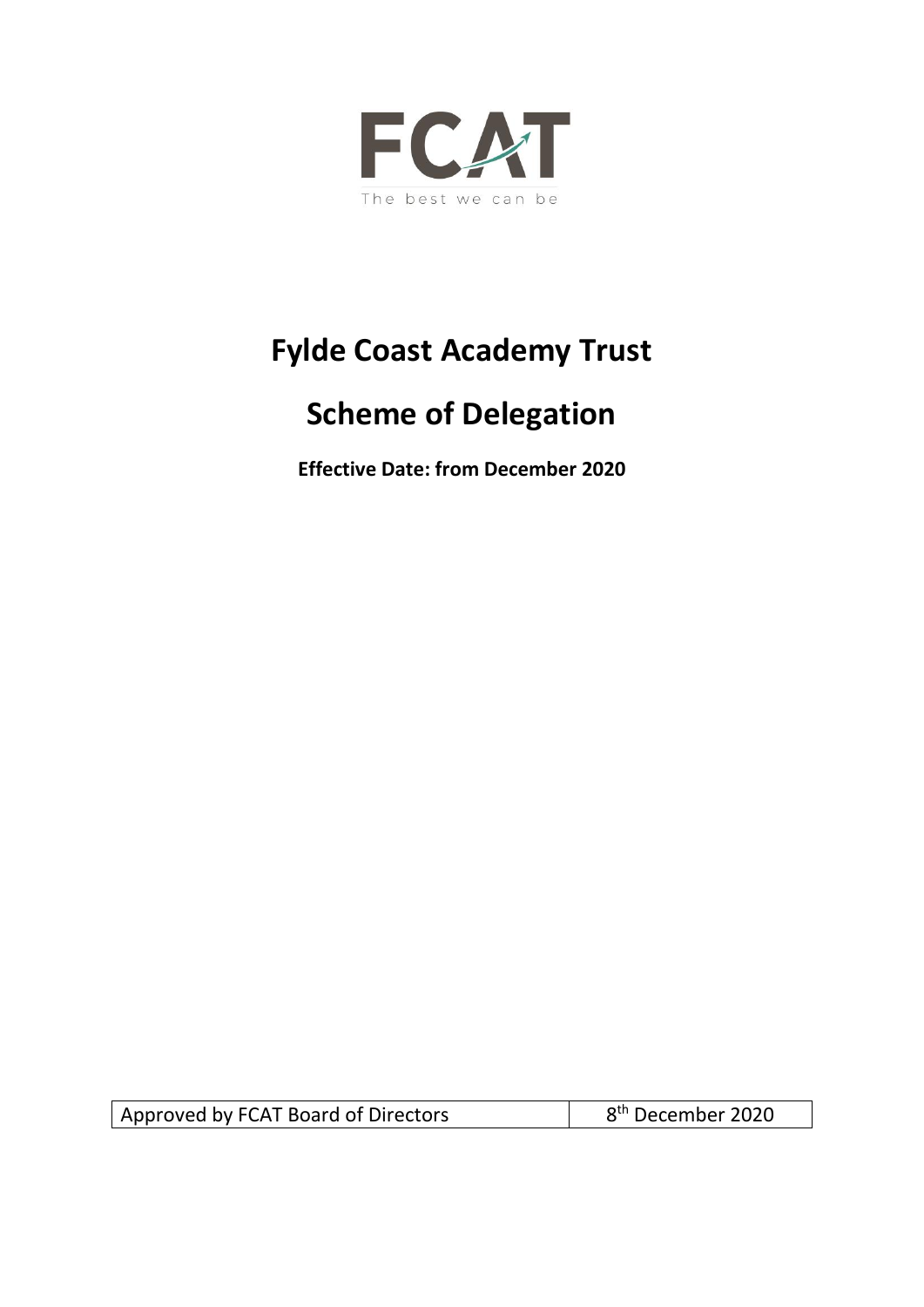# **1 Background and Context**

#### **1.1 Fylde Coast Academy Trust**

Fylde Coast Academy Trust (FCAT) is a company, limited by guarantee, and an exempt charity. FCAT's principal activities are to advance, for public benefit, education in the UK by establishing, maintaining, carrying on, managing and developing academies.

Established in 2012 by The Fylde Coast Teaching School, which was formed by Hodgson Academy and The Blackpool Sixth Form College, to promote the highest standards of teaching, learning and assessment across each phase of education. FCAT will continue to support the work of the Fylde Coast Teaching School and maintain close working relationships with Hodgson Academy and The Blackpool Sixth Form College.

FCAT has grown steadily, moving from sponsoring academies to building a 'mixed economy', multi-academy trust in 2015/2016, reaching maturity as a standalone multi-academy trust and a registered sponsor agency in 2019/20. The status as a standalone MAT is a new chapter in the history of FCAT, now that the Trust is able to sponsor in its own right.

The clear vision that "all our children benefit from a rich engaging and memorable learning experience, thriving as readers, scholars and citizens for the future" remains the focus for the Trust and is complemented by the deeply embedded six core values of: Pride, Respect, Integrity, Excellence, Resilience and Ambition. The final component of the Ethos is captured in the nonnegotiables: Children First; No Excuses; High Expectations; Passion for Learning; Consistency and Compliance; and Outward Facing.

#### **1.2 Director Responsibilities**

This Scheme of Delegation explains the ways in which FCAT Directors fulfil their responsibilities for the leadership and governance of the Trust, the respective roles and responsibilities of the Directors and the Academy Councils and any other commitments to each other that will ensure the success of the academies.

The directors' responsibilities combine those of school governor, company director and charity trustee.

This Scheme of Delegation has been put in place by the FCAT Directors from the Effective Date in accordance with the provisions of the FCAT's Articles of Association (the "Articles") and it should be read in conjunction with those Articles. The Scheme describes how responsibilities are delegated by directors to local governing bodies, known as Academy Councils, and to the executive via the Chief Executive Officer.

Notwithstanding the delegations within the scheme, legal responsibility for all matters relating to the trust remains with the directors.

This Scheme of Delegation will be reviewed on an annual basis by the FCAT Board of Directors.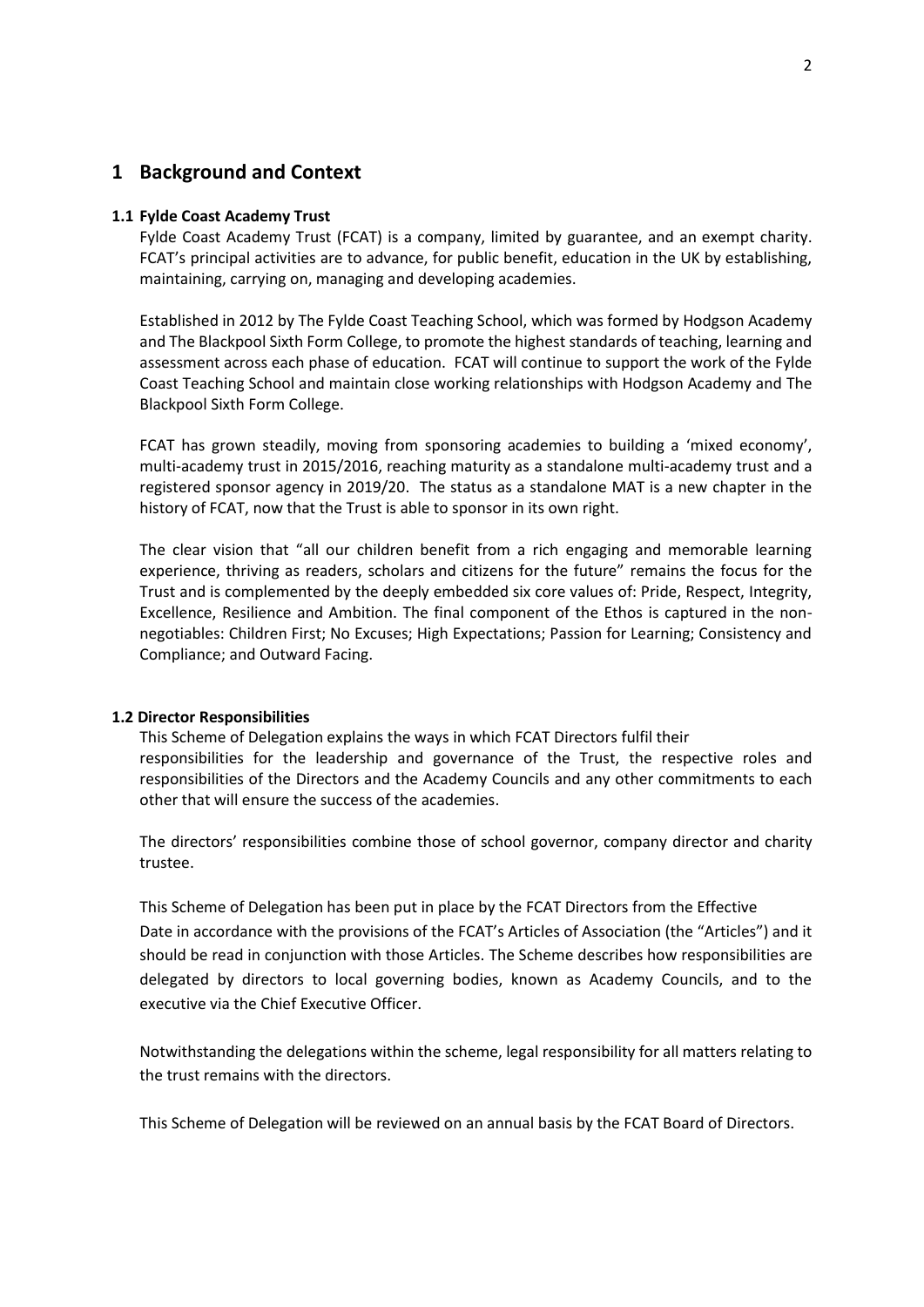# **2 Ethos and Values**



#### **Ethos and Values: Delegated Responsibilities**

Whilst the Academy Councils shall be responsible for ensuring that the Academy for which they are responsible is conducted in accordance with its ethos and values, the determination of the guiding principles and key objectives shall remain the responsibility of the Directors.

At all times, the Directors and the Academy Councils shall ensure that the work of all academies is conducted in accordance with the objects of FCAT, the terms of any lease governing the use of the land which is used for the purposes of an FCAT Academy and any agreement entered into with the Secretary of State for Education in relation to the funding agreements of the academies and The Trust.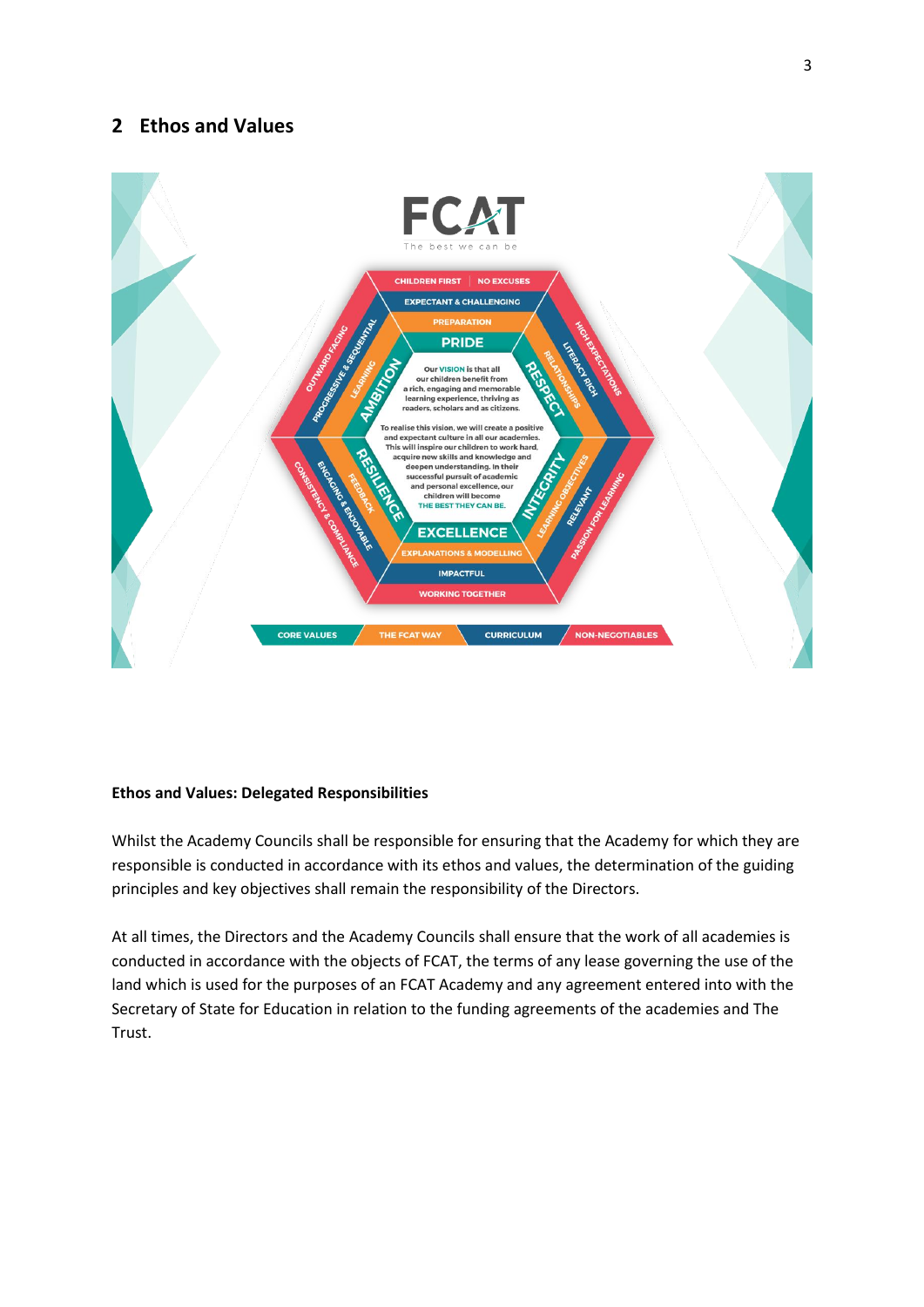# **3 Structure**

| Fylde Coast Academy Trust-                                                               | 5 Members, meeting annually.                                                                                                                                                                                                                              | <b>Responsibilities</b>                                                                                                                                                                                                                                                                                                                                                                   |
|------------------------------------------------------------------------------------------|-----------------------------------------------------------------------------------------------------------------------------------------------------------------------------------------------------------------------------------------------------------|-------------------------------------------------------------------------------------------------------------------------------------------------------------------------------------------------------------------------------------------------------------------------------------------------------------------------------------------------------------------------------------------|
| <b>Members</b>                                                                           |                                                                                                                                                                                                                                                           | Oversee Governance<br>arrangements<br>Receive the Annual Accounts<br>Appoint financial auditor                                                                                                                                                                                                                                                                                            |
| Fylde Coast Academy Trust-<br><b>Board of Directors</b>                                  | 9 independent Directors, recruited to<br>ensure a broad range of skills defined in<br>the Governance Handbook are met.                                                                                                                                    | Sets the strategic direction for<br>FCAT.<br>Oversees the financial<br>$\bullet$<br>performance of FCAT.<br>Reviews the central support<br>functions.                                                                                                                                                                                                                                     |
| <b>Interim Chief Executive Officer</b>                                                   | Temporary position until Easter 2021,<br>seconded two days per week from<br><b>Ormiston Academy Trust</b>                                                                                                                                                 | Holds the CEO to account for<br>performance.<br>Approves capital projects costing<br>£50,000 or more.                                                                                                                                                                                                                                                                                     |
| <b>Interim Director of Education</b>                                                     | Temporary enhanced post until Easter<br>2021                                                                                                                                                                                                              | The Interim CEO is responsible to the<br>directors for the overall operation of<br>the trust. The Interim Director of<br>Education is responsible to him for<br>the operation of the trust on a day to<br>day basis.                                                                                                                                                                      |
| <b>Academy Councils</b>                                                                  | Each academy has an Academy Council<br>- comprising 11 Governors including the<br>Executive Headteacher, Headteacher,<br>up to 5 FCAT appointed governors, 2<br>elected parent governors and 2 elected<br>staff governors. Meetings are twice per<br>term | Set the strategic direction of the<br>$\bullet$<br>academy.<br>Holds the academy Headteacher<br>$\bullet$<br>to account for performance.<br>Oversees the financial<br>performance of the academy.<br>Monitors closely pupil progress<br>and outcomes.<br>Approves capital projects costing<br>£10,000 or more.                                                                            |
| <b>Executive Headteachers</b><br>Academy<br>Academy<br><b>Headteacher</b><br>Headteacher | Operating across several academies                                                                                                                                                                                                                        | Oversight of quality assurance and<br>٠<br>improvement in several<br>academies.<br>Line management of one or more<br>academy headteachers.<br>Consistency across academies.<br>FCAT strategy development within<br>the Executive Operational<br>management of the academy<br>including pupil outcomes,<br>behaviour, staffing and finances.<br>Promoting the academy in the<br>community. |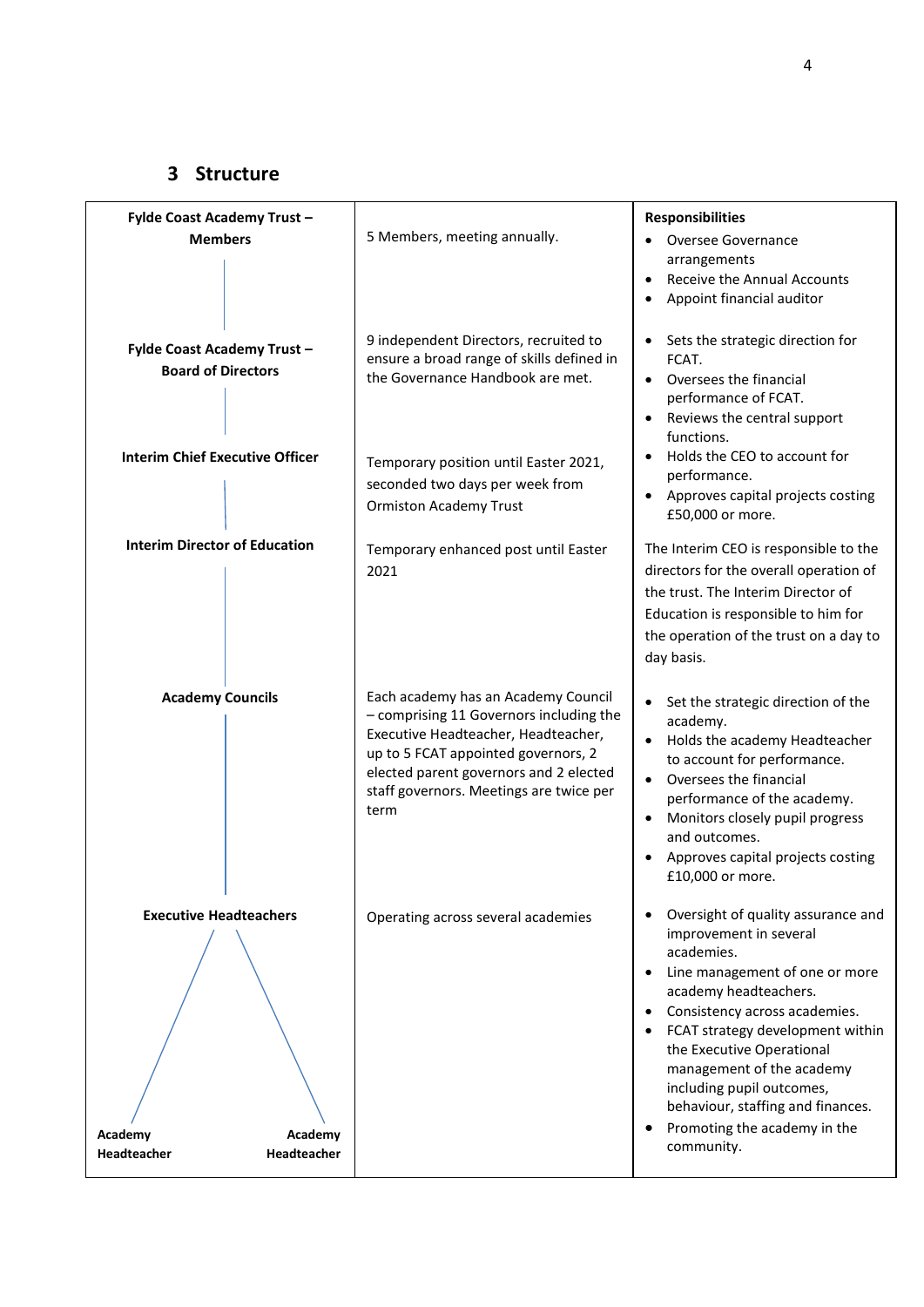## **Structure**

### **3.1 Fylde Coast Academy Trust (FCAT)**

Each Academy is ultimately governed by the Fylde Coast Academy Trust ("FCAT") and its' Board of Directors. The Board of Directors sets the vision and direction for FCAT and has ultimate authority and responsibility.

Article 100 provides for the appointment, by the Directors, of committees to whom the Directors may delegate certain of the functions. The committees of FCAT are the Academy Councils, Audit Committee, Search and Remuneration Committee and Safeguarding Board. In addition, Working Parties, Task Groups, and Panels may be established and convened by the Board of Directors if required.

In recognition of the Directors' power to delegate under Articles 105 and 107, FCAT Directors delegate authority to appropriate persons as follows:

- Delegation of the governance of each Academy to a Local Governing Body known as the Academy Council;
- Delegation of the operational management of each Academy to the Interim Chief Executive Officer, the Interim Director of Education and the relevant Executive Headteacher as agreed.

# **4 Roles & Responsibilities**

#### **4.1 FCAT Members**

- Oversee the Trust's governance arrangements;
- Amend the Articles of Association subject to any consents required by third parties e.g. consent of the Charity Commission and the Secretary of State for Education (through the Education and Skills Funding Agency). This must only be done to strengthen governance arrangements;
- Appointment and removal of Directors;
- Receive, though not approve, the Annual Accounts. FCAT Directors approve the annual accounts once they are prepared. Members must receive the accounts by  $31^{st}$  May each year, the date by which the accounts ending  $31<sup>st</sup>$  August of the previous year, must be filed with Companies House;
- Appointment and re-appointment of financial auditors

#### **4.2 FCAT Directors**

- Accountability to external government agencies, including the Department for Education (and any successor bodies), for the quality of the education provided and the establishment of systems through which they can assure themselves of quality, safety and good practice;
- Overall responsibility and ultimate decision making authority for all the work of FCAT, including the establishing and running of Academies;
- A duty to act in the fulfilment of FCAT's objectives. The Directors have the power to direct change where required;
- Set and review the ethos, vision and direction of FCAT;
- Appointment of non-elected Governors and co-opted Directors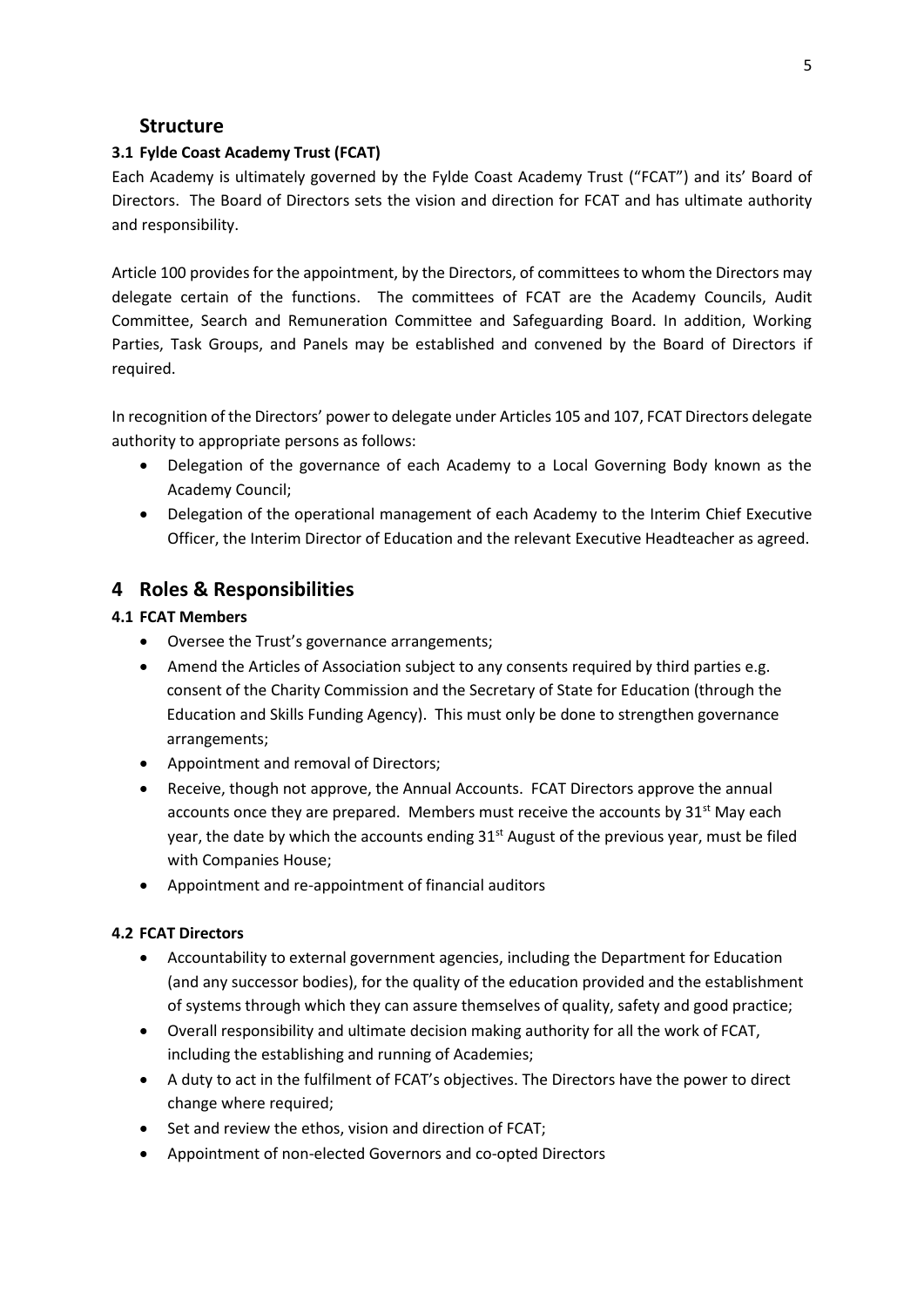- Appointment and performance management of the Interim Chief Executive Officer, Interim Director of Education, Deputy Chief Executive Officers and Chief Operating Officer, or equivalent posts;
- Approval of Executive Headteacher appointments;
- Hold the Interim Chief Executive Officer and the Interim Director of Education to account for standards at all FCAT Academies;
- Approval and review of all policies and procedures required by law and best practice including but not limited to:
	- o Complaints Procedure
	- o Admissions Policy
	- o Health & Safety Policies
	- o HR policies
	- o Finance Procedures
	- o Permanent Exclusion Procedure
	- o Safeguarding Procedures;
- A regard to the interests of all Academies for which FCAT is responsible in deciding and implementing any policy or exercising any authority in respect of an Academy;
- Appointment and removal of Academy Council Governors ( see below)
- Final approval of proposed capital programmes costing over £50,000;
- Final approval of Academy and central budgets;
- Oversight of financial monitoring across FCAT;
- Overall responsibility for the financial performance of the trust as a whole;
- Absolute discretion to review this Scheme of Delegation at least on an annual basis and to alter any provisions of it. In considering any material changes to this Scheme of Delegation or any framework on which it is based, the Directors will have regard to and give due consideration of any views of the Academy Councils.

## **4.2 Interim Chief Executive Officer / Interim Director of Education**

- Accountability to the Board of Directors for the quality of the education provided;
- Preparation of all policies required by law and best practice for submission to the Board of Directors;
- Implementation and monitoring of all policies and procedures, reporting progress and matters of concern to the Board of Directors;
- Appointment of Executive Headteachers, Academy Headteachers, and Academy Deputy Headteachers;
- Line management of Executive Headteachers and Academy Headteachers;
- Preparation of Academy and Central budgets for submission to the Academy Councils and Board of Directors;
- Financial monitoring across FCAT;
- Oversight of quality improvement processes and corporate services.

## **4.3 Executive Headteachers**

• Implementation and monitoring of all policies and procedures, reporting progress and matters of concern to the CEO and the FCAT Executive;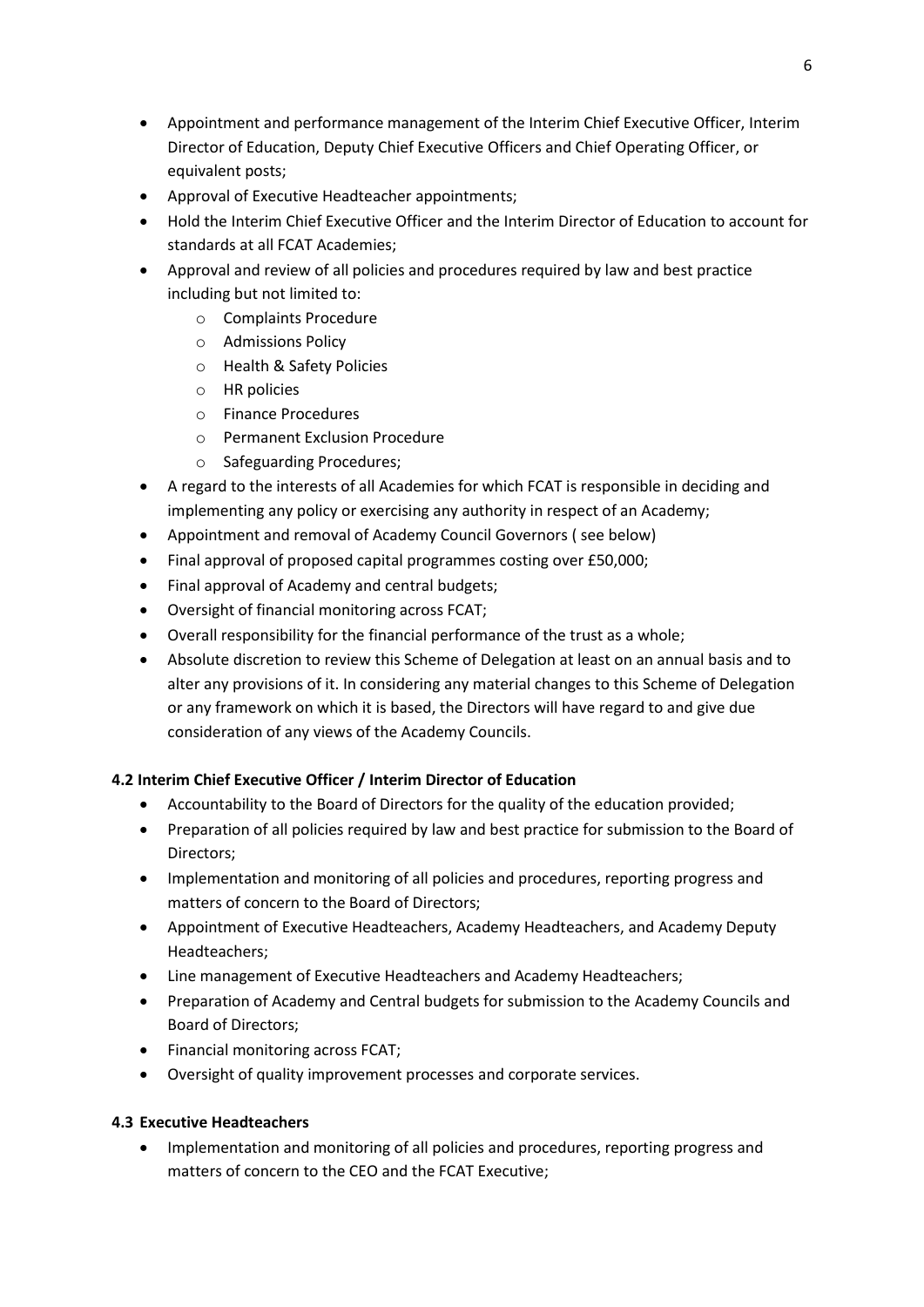- Overall responsibility for quality improvement processes and improving pupil outcomes via line management of one or more Academy Headteachers;
- Identification of and response to specific needs in individual academies;
- Engagement with the quality improvement groups;
- Representation with outside bodies;
- Provide support and challenge to the Academy Headteacher(s);
- Provision of support for inspection.

### **4.4 Academy Headteacher**

- Ensure the vision for the academy is clearly articulated, shared, understood and acted upon effectively by all;
- Translate the vision into agreed objectives and operational plans to promote and sustain improvement;
- Motivate and work with academy employees to create a shared culture and positive climate;
- Determine, organise and implement a diverse, flexible curriculum with an effective assessment framework;
- Establish creative, responsive and effective approaches to teaching and learning;
- Ensure a consistent and continuous academy-wide focus on pupil achievement using data and benchmarks to monitor progress in every child's learning;
- Develop a culture and ethos of challenge and support;
- Demonstrate and articulate high expectations and set stretching targets;
- Monitor, review and evaluate classroom practice and promote improvement strategies;
- Challenge underperformance at all levels and ensure effective corrective action and follow up;
- Implement strategies which secure high standards of behaviour and attendance;
- Take a strategic role in the development of new and emerging technologies to enhance and extend the learning experience of pupils;
- Implement policies and procedures effectively in line with FCAT requirements;
- Manage the academy financial and human resources effectively and efficiently;
- Manage and organise the academy environment effectively and efficiently;
- Accountable to the Academy Council for the quality of education at their Academy;
- Develop and present a coherent, understandable and accurate account of academy progress and performance to a range of audiences including the Academy Council;
- Link with FCAT central support services to ensure consistent approaches of strategies and policies.

## **4.5 Academy Council**

- Set and review the vision and direction for each Academy within the framework of FCAT's vision;
- Approve the Academy budget;
- Oversee financial monitoring of their Academy;
- Hold the Academy Principal to account for standards at their Academy and report regularly via the Chair of Governors to the Directors;
- Provide support and challenge to the Academy Headteacher;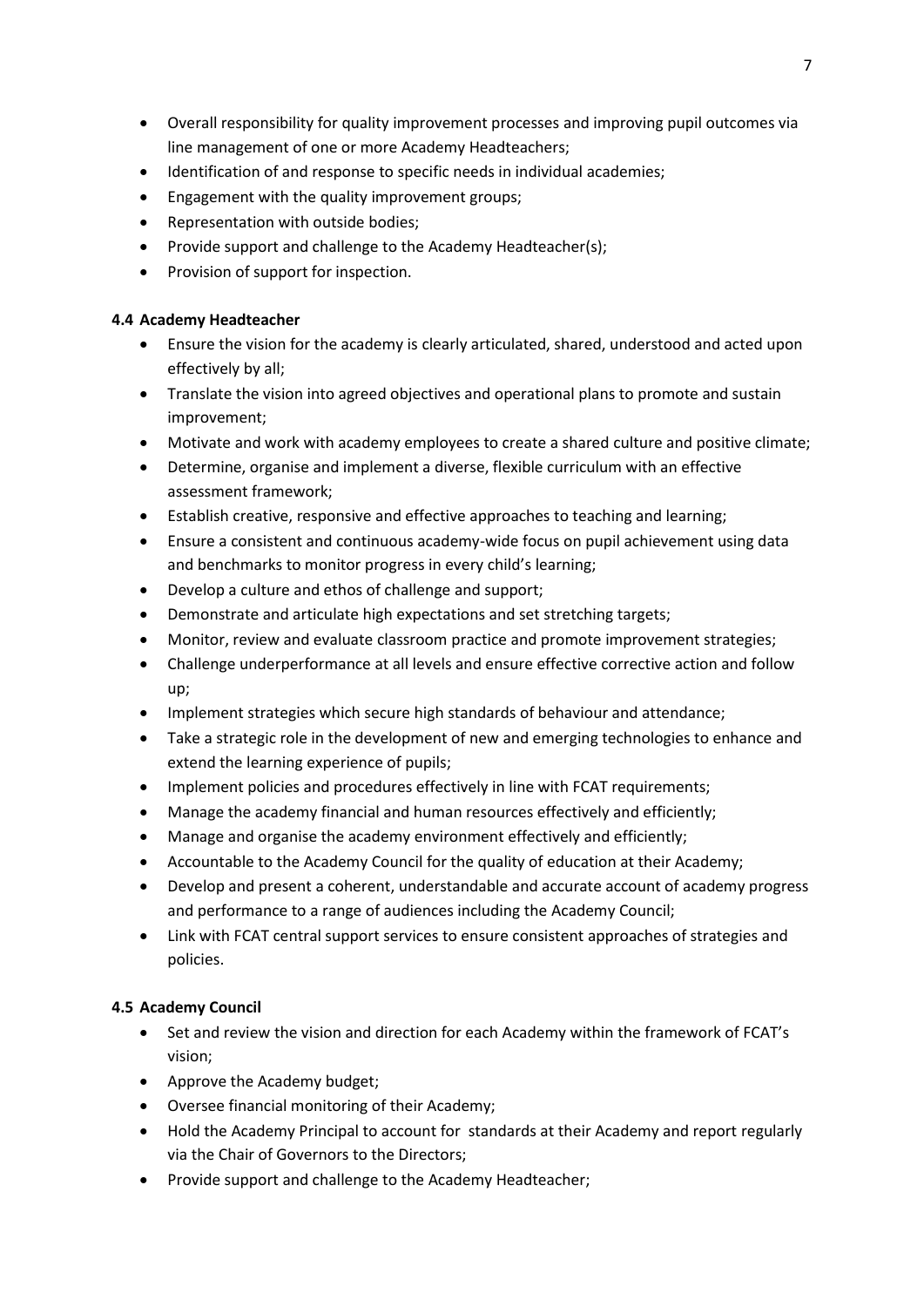- Approve any capital spending over £10,000.
- Support the Academy Headteacher with a limited number of statutory duties, e.g. pupil exclusions;
- Oversee Safeguarding in the academy through nomination of a Safeguarding Governor to attend the FCAT Safeguarding Board;
- Review regularly Health and Safety concerns and the Academy Risk Register.

Academy Councils are not responsible for the operational and day to day management of the Academy. This is the remit of the Academy Headteacher who reports to the Executive Headteacher.

Academy Council meetings will take place at least twice per term. Quoracy at meetings is at least five Governors. The Headteacher and Executive Headteacher are included in this number but the two elected Staff Governors are not.

| <b>Type of Member</b>        | <b>Number</b>  | <b>Term of Office</b>                                                                 | Selected by                                                                                                                                                                                                      |
|------------------------------|----------------|---------------------------------------------------------------------------------------|------------------------------------------------------------------------------------------------------------------------------------------------------------------------------------------------------------------|
| <b>Executive Headteacher</b> | 1              | Ex-Officio                                                                            | Appointment as Executive Headteacher by<br><b>FCAT Board/CEO</b>                                                                                                                                                 |
| Academy Headteacher          | $\mathbf{1}$   | Ex-Officio                                                                            | Appointment as Academy Headteacher by<br>CEO and Academy Council, assisted by<br><b>Executive Headteacher</b>                                                                                                    |
| <b>FCAT Governor</b>         | Up to 5        | 4 years                                                                               | Appointment by FCAT Board with reference<br>to the skills matrix following an interview<br>process and on recommendation from the<br>Search and Remuneration Committee.                                          |
| <b>Staff Governor</b>        | $\overline{2}$ | 4 years                                                                               | Staff election - secret ballot to be organised<br>by Academy in line with the Election Policy.<br>Due to potential conflicts of interest,<br>members of the Senior Leadership Team<br>are not eligible to apply. |
| <b>Parent Governor</b>       | $\overline{2}$ | 4 years, or<br>duration of<br>child's time in<br>school,<br>whichever is<br>shortest. | Parent election – secret ballot to be<br>organised by Academy in line with the<br>Election Policy or appointment by Academy<br>Council with reference to the skills matrix<br>following an interview process     |

The Academy Councils may comprise the following:

The Chair and Vice-Chair of each academy council will be appointed by the FCAT Board.

The Academy Councils will ensure that governance arrangements are conducted effectively and within statutory powers and that the Academies receive effective challenge and direction. FCAT will provide each year a number of training opportunities for its Governors. All Governors are expected to attend a Governor Away Day normally in March/April to consider the strategic direction of FCAT, to assess the effectiveness of the Academy Council and to receive essential updating.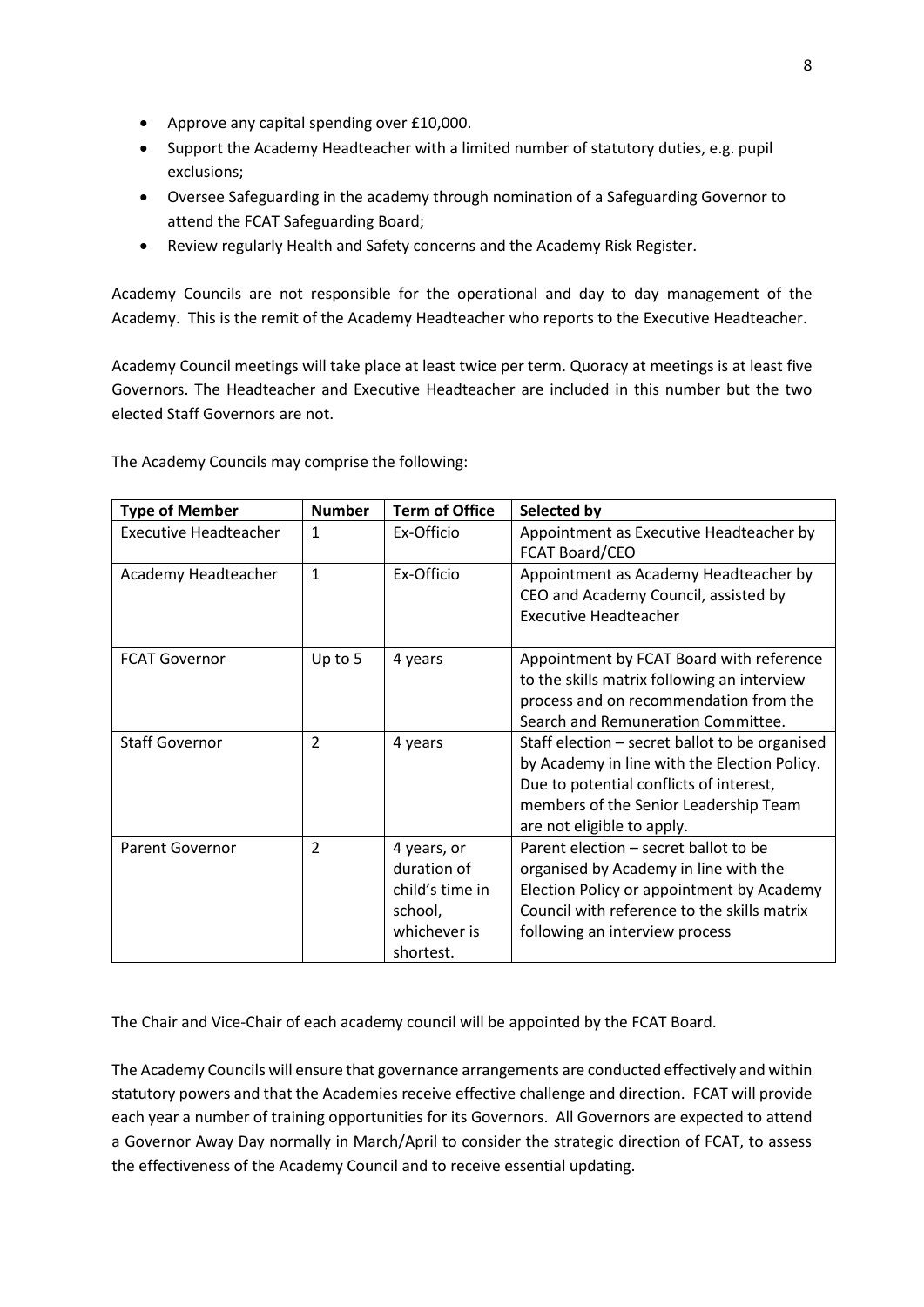A Governor shall cease to hold office by resignation, removal or disqualification in line with the Articles of Association.

Clerking of the Academy Council will normally be provided by FCAT's central services as part of the resource charge.

## **4.6 Safeguarding Board**

The Safeguarding Board is formed from representatives from each of the FCAT Academies and provides assurance on safeguarding matters to each institution and a platform for sharing best practice. It is led by an independent Chair with acknowledged experience and expertise in the field of safeguarding and will meet 5 times in each academic year.

Its responsibilities are to:

- Provide assurance to the FCAT Board of Directors in matters of safeguarding;
- Monitor the progress of current Safeguarding Plans and development plans in each institution;
- Monitor staff training;
- To scrutinise each institution's safeguarding policies and procedures and provide advice on changes as appropriate.
- Undertake detailed reviews into a range of safeguarding cases, two or three per institution throughout the year selected by the Safeguarding Board with the aim of:
	- 1) Establishing and sharing best practice;
	- 2) Identifying opportunities to improve processes and procedures;
	- 3) Working collaboratively with Senior Leadership Teams to implement enhanced safeguarding processes;
	- 4) Proposing additional links to external agencies to improve each institution's responses;
- Advise each institution's Academy Council on matters concerning the quality and effectiveness of safeguarding activities, including new policy and training initiatives;
- Recommend to each institution's Academy Council appropriate targets for improvement in safeguarding activities;
- Consider matters referred by the FCAT Board of Directors or each institution's Academy Council in the area of safeguarding;
- To prepare reports twice yearly on its work and outcomes to the FCAT Board of Directors. These will also be reviewed by the local Academy Council or Corporation.

The Safeguarding Board will comprise of the following:

- 1 Independent Chair (appointed by FCAT Board of Directors)
- FCAT's Safeguarding Lead
- The Designated Safeguarding Lead and an appropriate staff member from each academy.
- The Safeguarding Governor from each academy.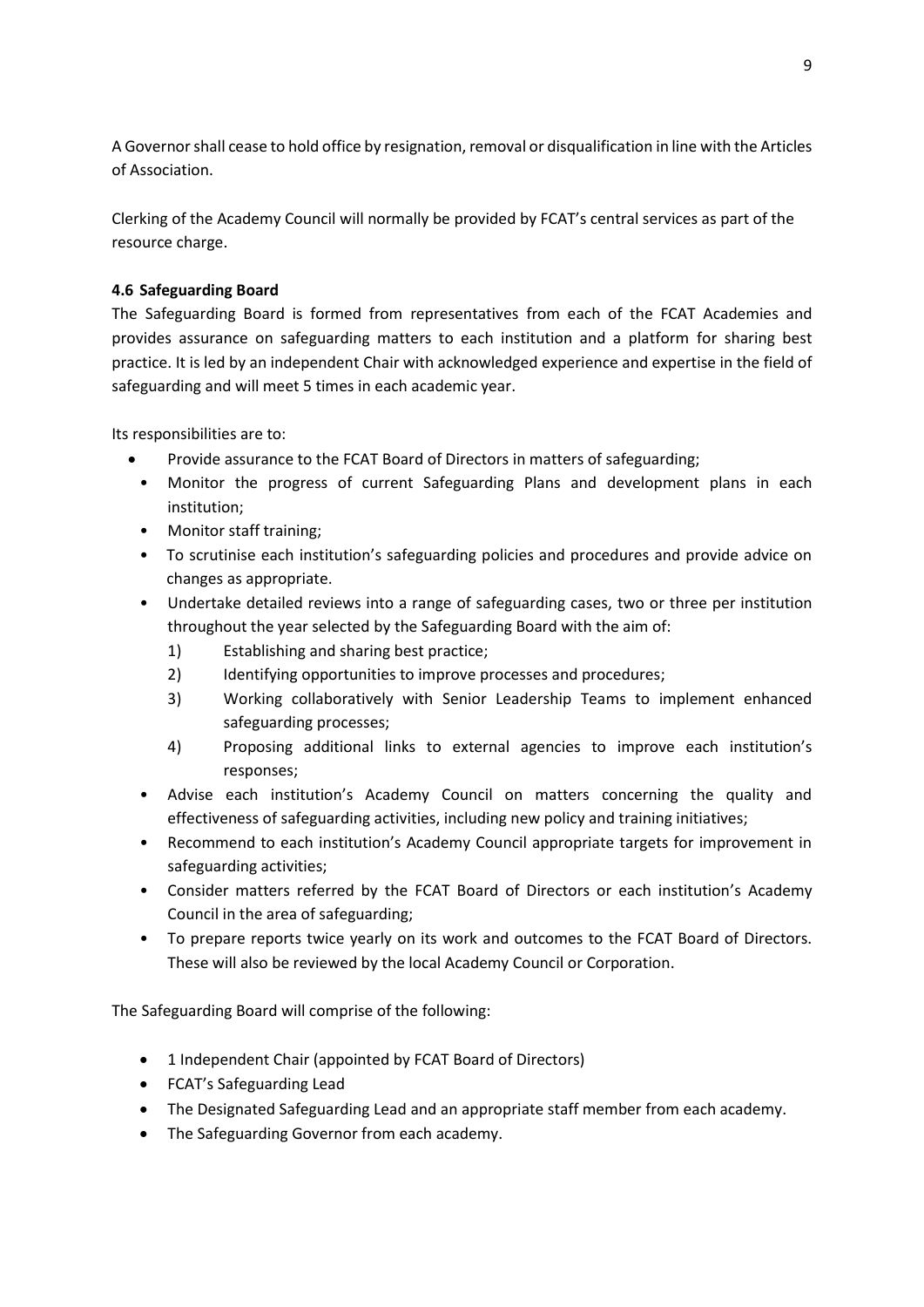# **5 Central Functions and Quality Improvement**

A fee, usually expressed as a percentage of the income of each Academy, is levied which enables all Academies access to a range of functions and services as and when required. This includes support for the school improvement, development plans and quality assurance. If necessary, specific charges may be made for bespoke services or intervention as required e.g. long term or significant leadership support.

In order to benefit from collective purchasing opportunities, FCAT will use its Finance Panel in conjunction with the Academies and partners to ensure consistent value for money and high quality of service.

# **6 Budget Setting**

All final Academy and Group budgets for the following academic year must be submitted to the FCAT Board of Directors for approval by June 30 each year. Budgets require authorisation by the Academy Headteacher, Executive Headteacher and Academy Council prior to being presented to the FCAT Board. Budgets should always be submitted on a surplus basis in line with the Reserves Policy unless prior approval has been obtained. Any unbudgeted deficit or anticipated deficit should be advised to the FCAT Board of Directors immediately on occurrence, discovery or first expectation.

All Academy Headteachers, in conjunction with their Academy Council and Executive Headteacher will submit to the FCAT Board of Directors for approval their Academy Improvement Plan for the following academic year by 30 June each year and their SEF for the previous academic year by 31 October immediately following the end of the academic year.

Academy Headteachers will work within specific parameters as follows:

- Staffing costs to remain below 75% total income
- Budgets and actual financial outcomes to run at a surplus in line with the Reserves Policy

The Board of Directors may set additional parameters where it is thought to be appropriate. It is acknowledged that for new academies joining the Trust there may be a legacy curriculum in place. This may require a plan to adjust to the above performance indicator over time.

# **7 Communications**

The Academy Council will receive at least one week in advance of the meeting:

- Academy Headteacher Report (standard format)
- Financial Monitoring Report

Meetings of the Academy Councils will take place in advance of the Board of Directors meeting. The Board of Directors will receive papers for meetings at least one week in advance of meetings.

# **8 Associated Policies**

This scheme of delegation should be read in conjunction with the following policies:

- Terms of reference as appropriate
- **•** Financial Regulations
- Governor/Director/Staff Code of Conduct